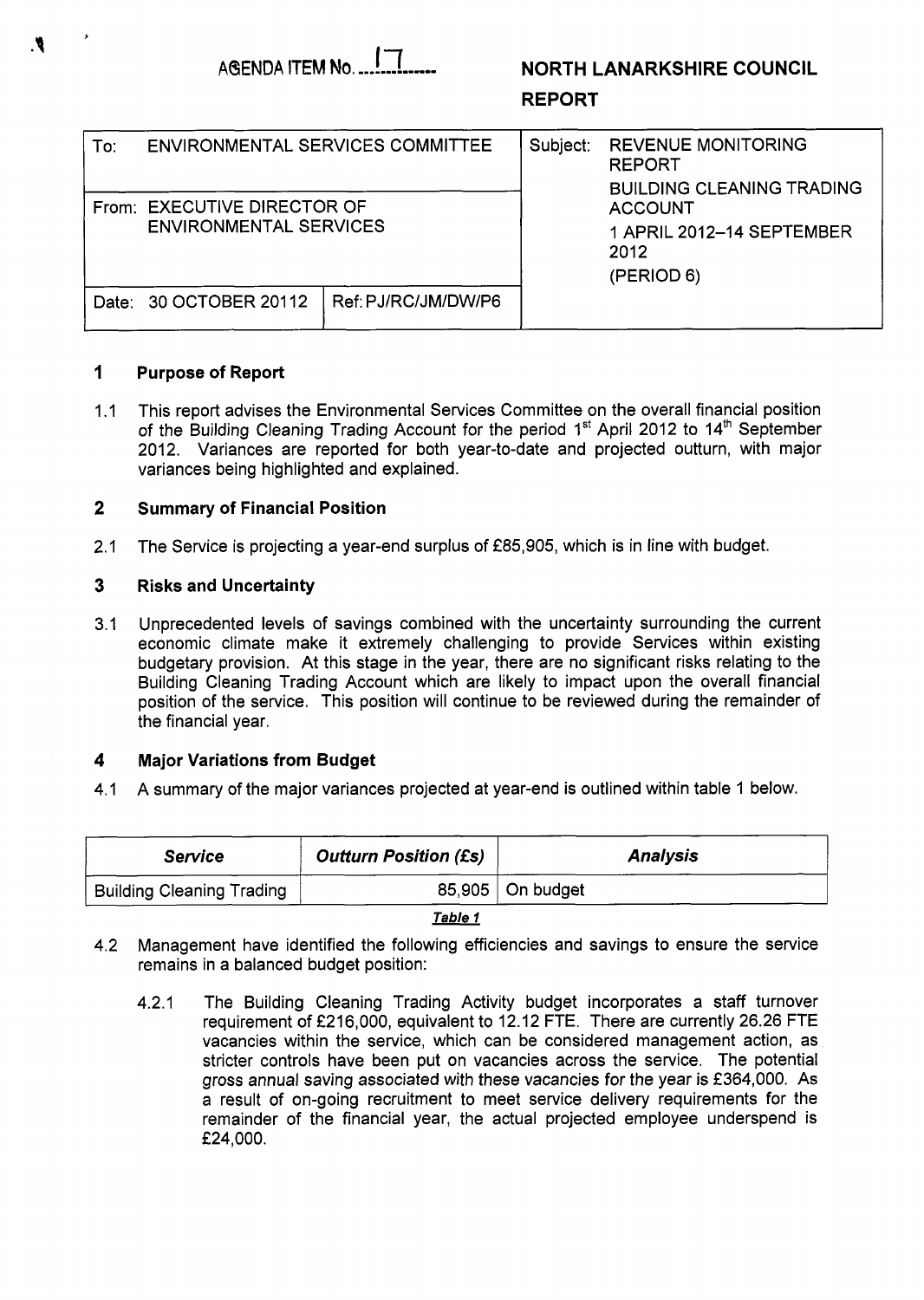# **5 Management Actions**

- 5.1 Management are continuing to monitor vacancy levels and assess the necessity for new appointments. Sickness absence levels are also being monitored in accordance with the Council's policy.
- Management action is also being taken to ensure spend remains within budget, through maximising income and minimising non essential expenditure. 5.2

## **6 Financial Concurrence**

6.1 Prepared in accordance with the Scheme of Financial Delegation, the financial information contained within this report has been agreed with the Head of Financial Services.

# **7 Recommendations**

7.1 It is recommended that the contents of this report be noted.

PAUL JUKES

# **EXECUTIVE DIRECTOR OF ENVIRONMENTAL SERVICES**

Local Government Access to Information Act: for further information about this report, please contact Robert Colquhoun, Business Service Manager, Finance & Technology Solutions 01236 632444